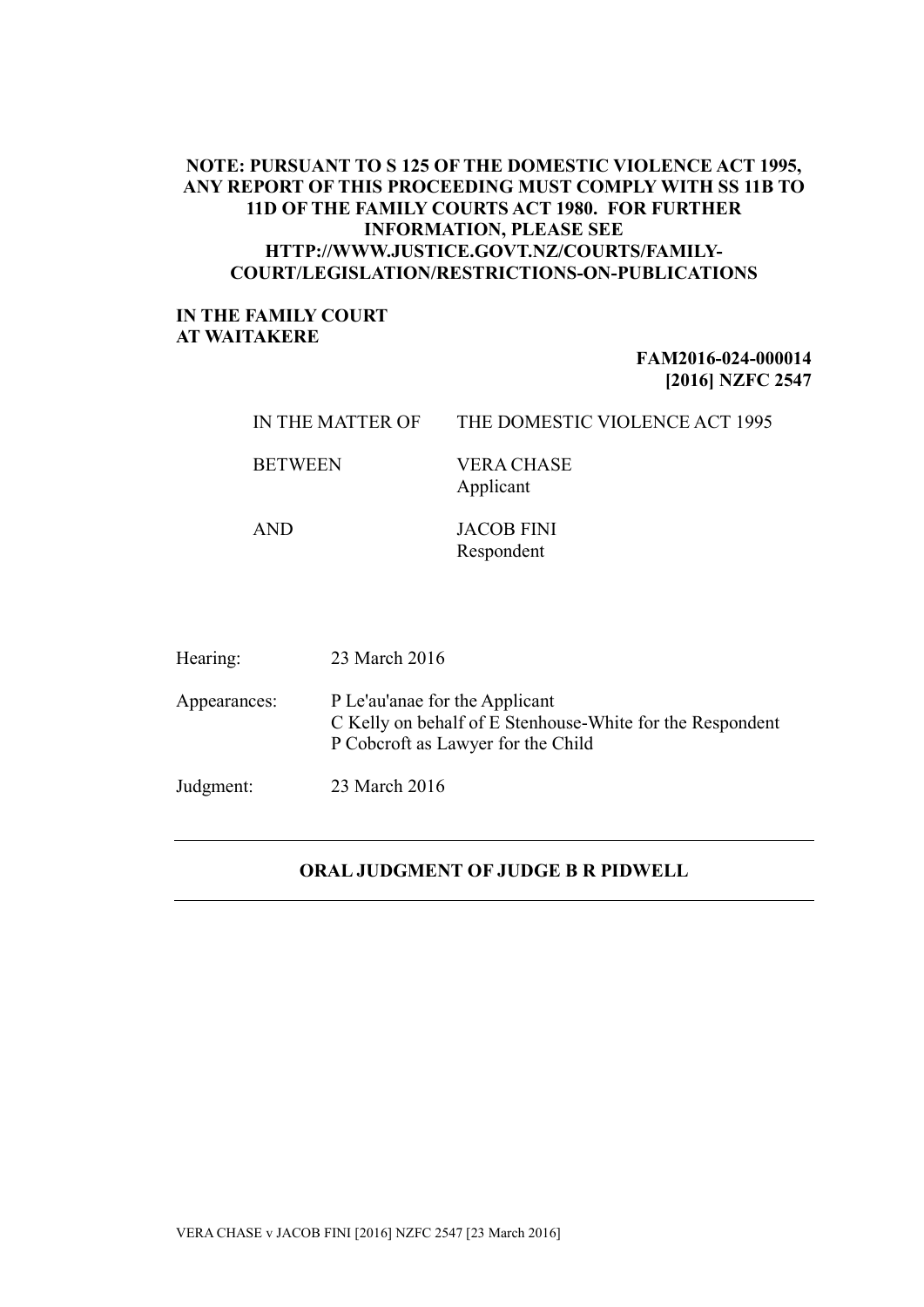[1] The parties in these proceedings were in a de facto relationship for approximately eight years. It has been characterised as an on-and-off-again relationship. They have one child Rowena Fini born on [date deleted] 2011. She is five years old.

[2] The application before the Court is Ms Chase's application for a protection order. The issues for me to determine are whether there has been domestic violence and if so whether there is a need for a protection order.

[3] The parties' relationship ended in 2015, in September. The procedural background to this application is of relevance. Ms Chase filed an application on a without notice basis in the Huntly Family Court on 24 February 2016. That application was considered by His Honour Judge Druce who declined to make the order on a without notice basis. He noted "jurisdiction made out, threshold not met, clear safety concerns for applicant and child at handovers of child to and from father but these can be safely resolved at the hearing on 3 March 2016."

[4] Further context however is required because in addition to that application there are concurrent Care of Children Act 2004 proceedings in the Waitakere Family Court. Those proceedings were initiated by Mr Fini on 10 December 2015. He applied for an order without notice preventing the removal of Rowena from the Auckland area. That application was granted. When he sought to enforce that order in a subsequent application, it appeared that Ms Chase had already relocated to Huntly with Rowena before the order was technically served on her.

[5] The issue of whether that order is to be enforced and more importantly whether Rowena should return to the Auckland area is a matter that is still before the Court and has been allocated a hearing date of 30 March 2015.

[6] When the matter came before me in a directions' conference in respect of both applications and sets of proceedings, I directed the domestic violence hearing to proceed before the Care of Children Act proceeding was determined and therefore heard it yesterday on 22 February; that was because the Court had the capacity to consider the domestic violence application which must take priority in accordance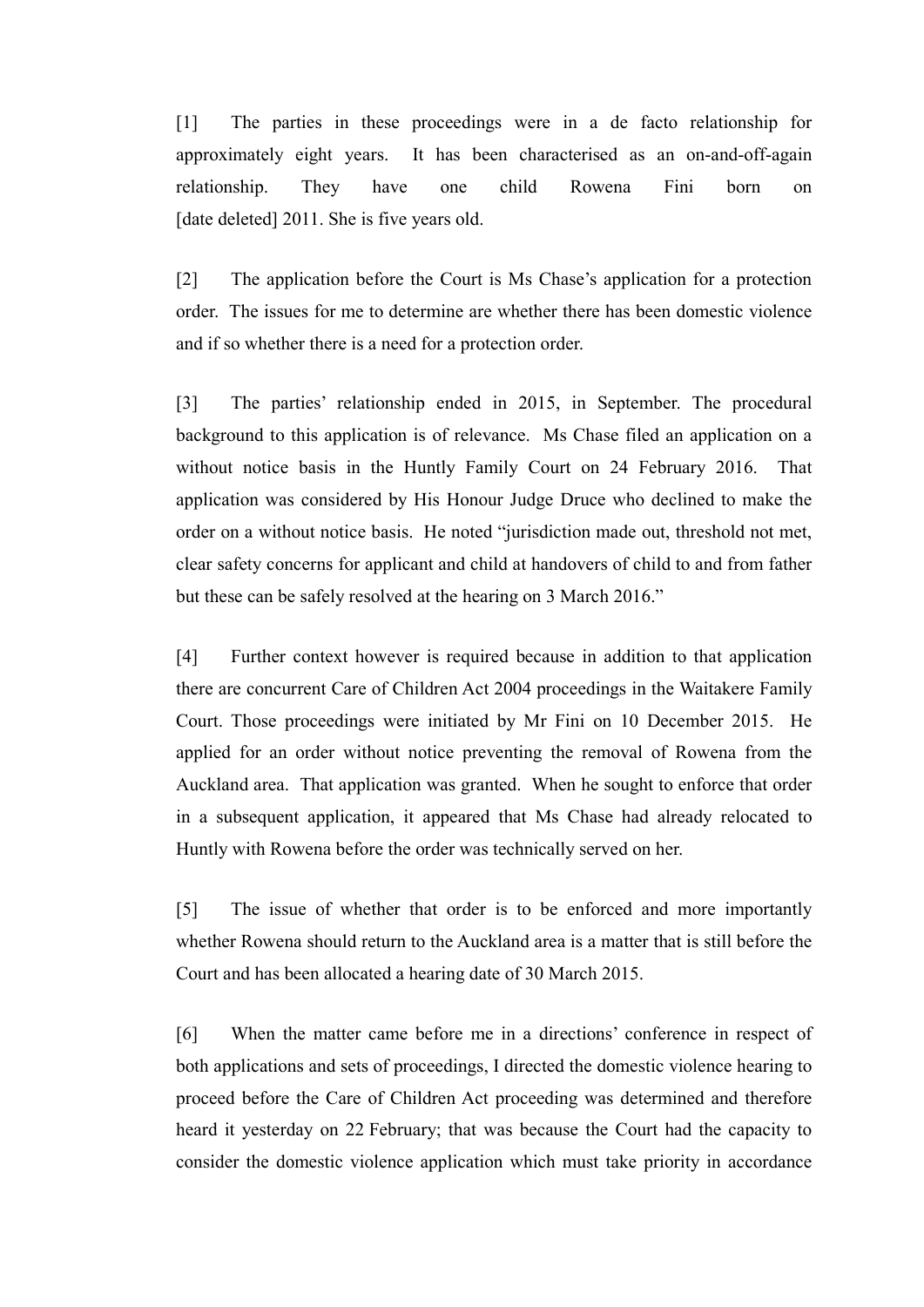with the rules and also because the outcome of that hearing would affect the outcome of the Care of Children Act application in terms of s 5A issues.

[7] At the directions' conference on 9 March before me Ms Chase's counsel submitted that her position was, at that stage, that there were no safety issues for Rowena in her father's care and that the application for a protection order related only to her relationship with Mr Fini and she was not alleging that Mr Fini's contact with Rowena should be supervised in any way. That is recorded in my minute of that day.

[8] The parties lived in Auckland and their relationship appears to have been affected by their use and abuse of alcohol. There are family violence reports which are exhibited with that recurring theme. They have a five year old child and the incident which appears to have occurred in September 2015 was essentially the last unfortunate incident between them resulting in their final separation.

[9] Turning now to the general legal requirements, this Court has the power to make a protection order under s 14 Domestic Violence Act 1995 if the Court is satisfied that the respondent, namely Mr Fini, is using or has used domestic violence against the applicant or the child or both and that the making of the order is necessary for the protection of the applicant or the child or both.

[10] The Court needs to take into account the perception of the applicant as to both the nature and seriousness of the behaviour alleged and also the effect of that behaviour on the applicant or the child.

[11] Domestic violence is defined in s 3 of the Act as including physical abuse and sexual abuse and psychological abuse which is further defined. In this case there are allegations of physical abuse and psychological abuse in the form of threats and damaged property.

[12] The law specifically states that a single act may amount to abuse and in addition a number of acts looked at together which may form a pattern of behaviour and also amount to abuse.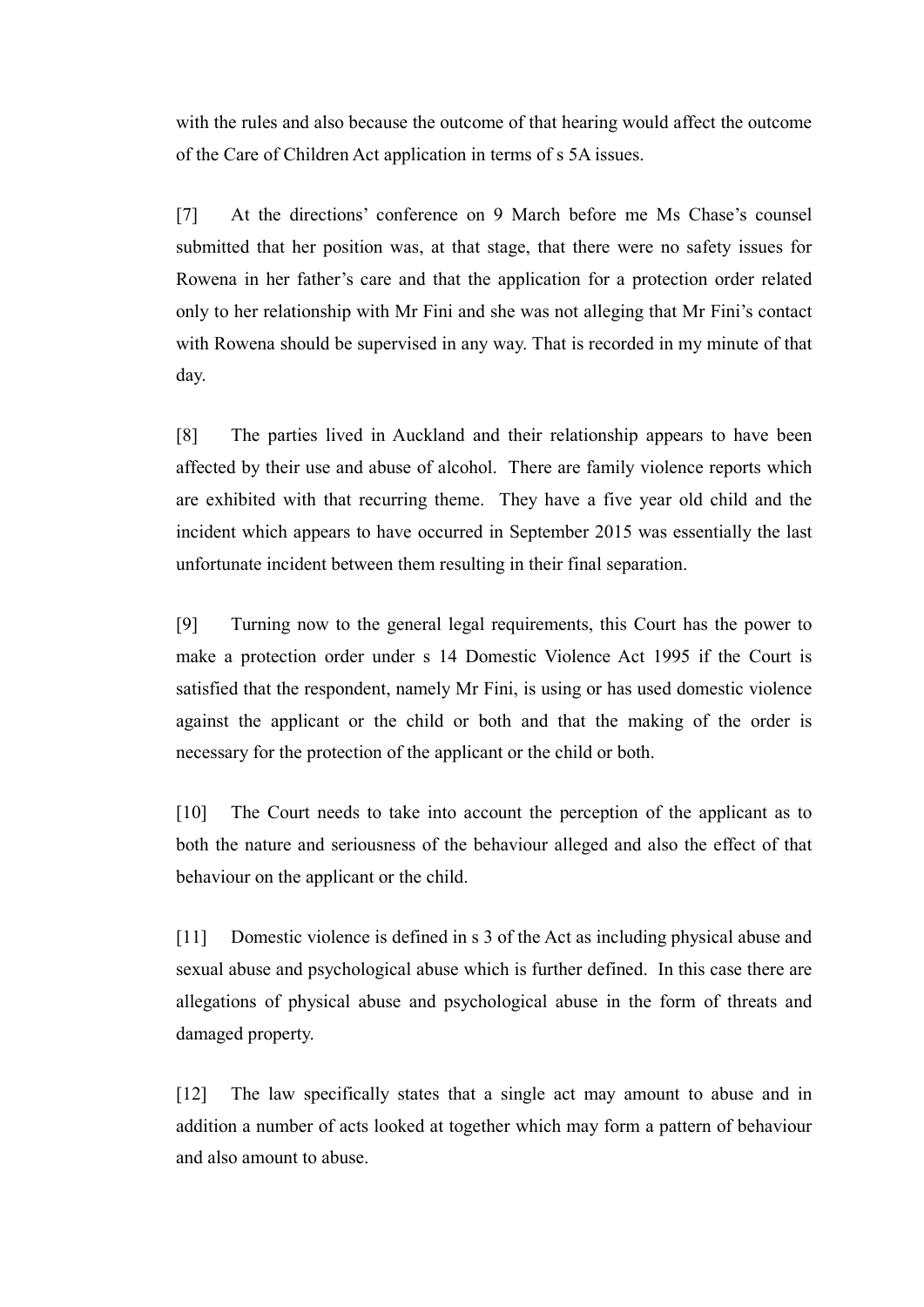[13] The second limb of the test in s 14 that of necessity has been comprehensively addressed by the Court of Appeal in *Surrey v Surrey* [2008] NZCA 565. Necessity must be assessed against the seriousness of the past domestic violence. The more serious the possible future violence a lesser risk of it occurring may justify a protection order than if the possible future violence is less serious.

[14] However, once an applicant has proved the existence of past violence and the reasonable subject of fear of future violence the evidential burden passes to the respondent to raise countervailing factors that weigh against the need for a protection order and unless the respondent meets the evidential burden the applicant does not need to show there are no countervailing factors.

[15] So in summary the applicant must prove domestic violence and a reasonable subject of fear of future violence, the evidential burden then passes to the respondent to demonstrate factors weighing against the necessity of the order.

[16] In the case of *Colledge v Hackett* [2000] NZFLR 729 His Honour Judge Walsh listed some factors which can be taken into account when deciding if an order is necessary including whether the violence was a one-off event, whether it was symptomatic of the breakdown of the relationship, if since the separation the threat has dissipated, that the character of the applicant is such that it is difficult to see why that person would need protection, the perspective of the applicant and the affect on the applicant and whether there are any other protective measures that can be taken as a result the applicant does not need a protection order.

[17] Turning now to the evidence for the applicant, Ms Chase. She gave evidence and was cross-examined and in addition her mother was cross-examined. She alleges that Mr Fini has inflicted physical violence on her in the form of giving her a black eye in 2012 and exhibited a photo to her affidavit of her at that time which shows a shadow under her eye.

[18] She also alleges that he punched her. Initially she said that happened in June or July 2015. It appeared, under further cross-examination that that was the incident which occurred in September 2015 when they separated. She alleged that he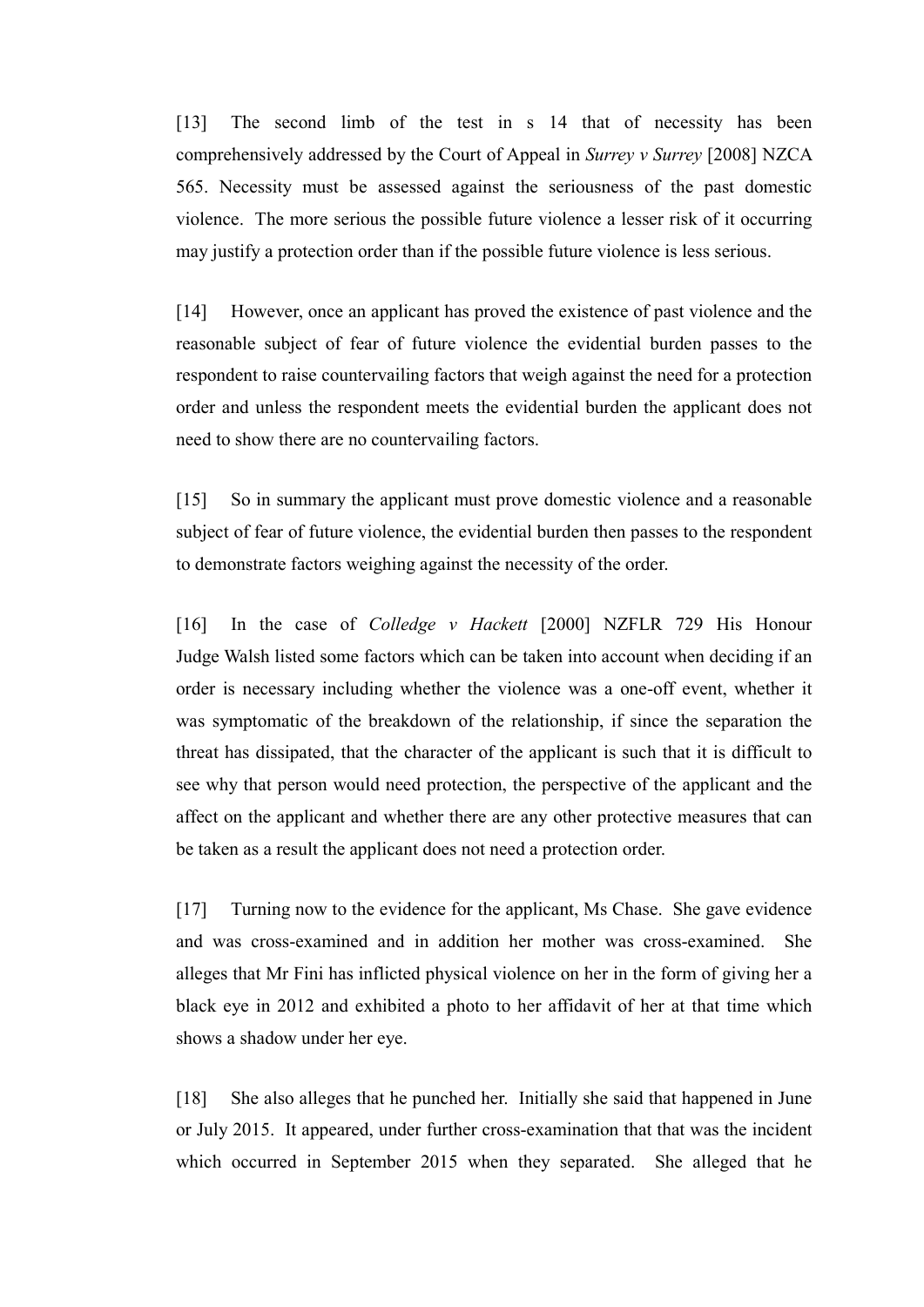punched her in the stomach and she slapped him back. In addition she said that he had threatened her on the phone when the phone was on speaker phone and it was a threat to kill when he said allegedly, quote, "Don't you fuckin' tell me, 'No,' bitch or I will kill you".

[19] In addition the event which precipitated the filing of the application on 13 February at a changeover when they were handing Rowena over. She alleges that during that exchange that Mr Fini said and I quote, "You better watch yourself or you're going to get yourself fuckin' killed," and repeated that to her.

[20] She said her mother heard him say that and she notified the police. That was the evidence that was before the Court when the without notice application was declined. Ms Chase subsequently filed evidence providing further allegations. In addition she says that Mr Fini is Facebook stalking her, that he had sent a threatening message to a friend of hers and that concerned her because she felt he had invaded her privacy and was able to look at her Facebook page or associates that she had associated with on that website.

[21] In addition she increased the allegations against Mr Fini by stating that he had broken her nose in the past, which was not in her initial affidavit, by punching her, that she had on more than one occasion received black eyes from him and overall that their relationship was essentially splattered with incidents of punches and the like.

[22] In support of her evidence her mother Jessica Chase indicated and gave evidence that Mr Fini, from her perspective, is a controlling person. She had not witnessed any black eyes. She acknowledged that her daughter had a broken nose on one occasion but was unable to indicate how that had occurred and gave evidence that she had not made any enquiry as to whether or how that had occurred which was a curious explanation.

[23] She said she had seen Mr Fini hit her daughter on one occasion in 2012 but that incident was not explained or corroborated by Ms Chase herself and she took no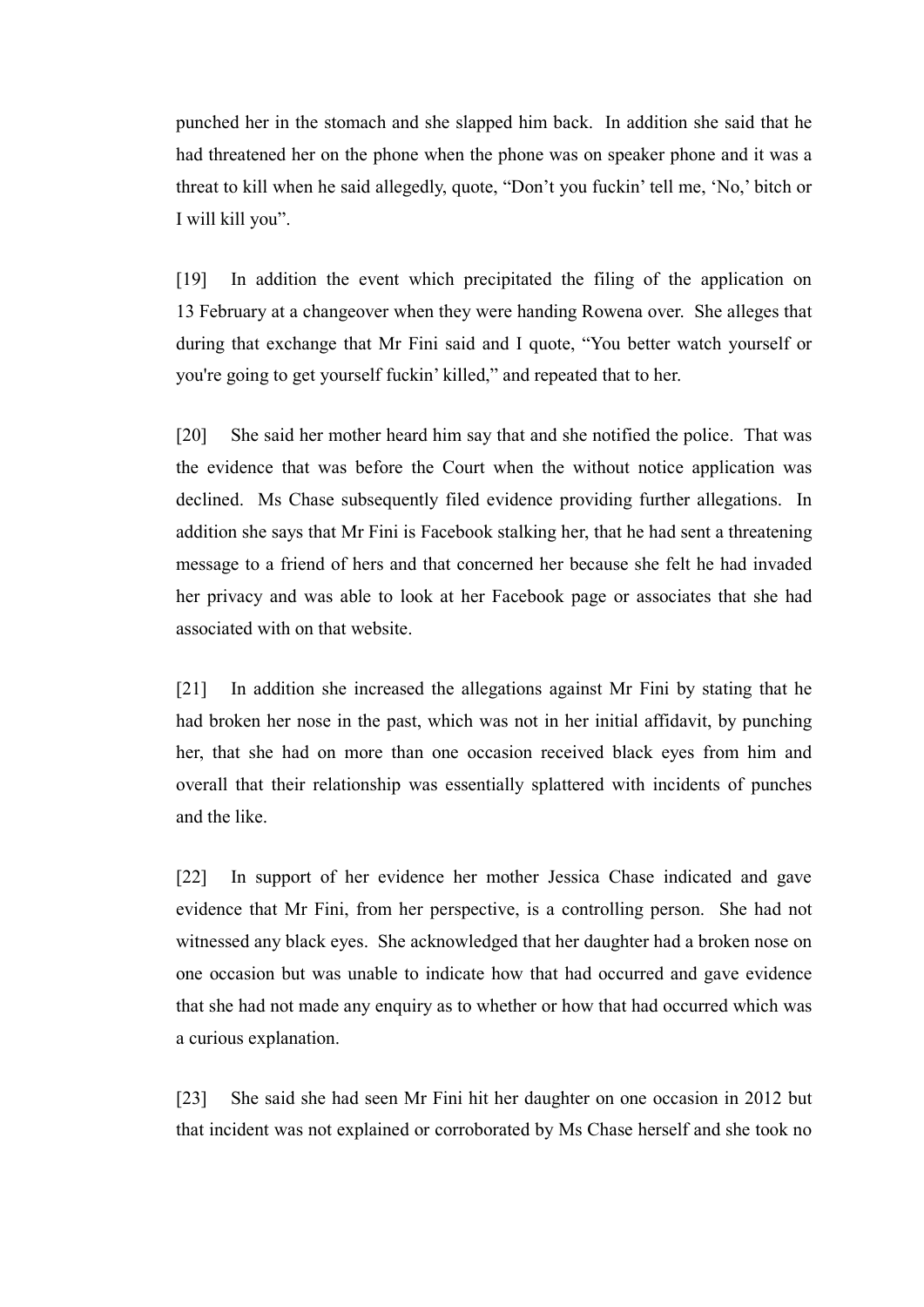steps herself in relation to that incident. She said she was present at the changeover in February when the alleged threat was made. She said she heard the threat.

[24] However, her evidence was inconsistent in detail with that of her daughter's in respect of where she was and what was said. In addition, Ms Chase confirmed that she had spoken with her mother subsequently about what was said on that day.

[25] Ms Chase confirmed that the last allegation of physical violence, from her perspective, was that incident on 19 September 2015 which was the date the parties separated. During that incident, which occurred at their home, they were both drinking. Her initial evidence was that she wanted Mr Fini to stay at home with her and their child when he wanted to leave. There was an argument which resulted in him punching her in the stomach and she slapping him in return. He then called the police and they then asked him to leave and issued him with a police safety order.

[26] The following day her car was keyed and there was a deep scratch across the door. She did not lay any charges nor seek a protection order at that time.

[27] Just finally in relation to Ms Chase she confirmed that she had been convicted of two excess breath alcohol charges in the last few years and she was not sure of the alcohol readings. She had also been convicted of a reckless driving charge.

[28] Turning now to the evidence from Mr Fini. He denies any form of physical abuse. He accepts that on occasion there has been a physical interchange, if I can call it that, but says Ms Chase has instigated that and he has resisted her by batting or pushing her away. He says that he accepts that their relationship was difficult at times and when alcohol was involved, he says, Ms Chase's personality changed. She also takes sleeping pills and that affected her behaviour and he has learnt strategies to walk away from situations of conflict.

[29] He denies any violence, physically, he accepts he keyed her car on the day of their separation and denies any threats. He accepts he sent the Facebook message to the third person explaining that when he realised that person may be involved with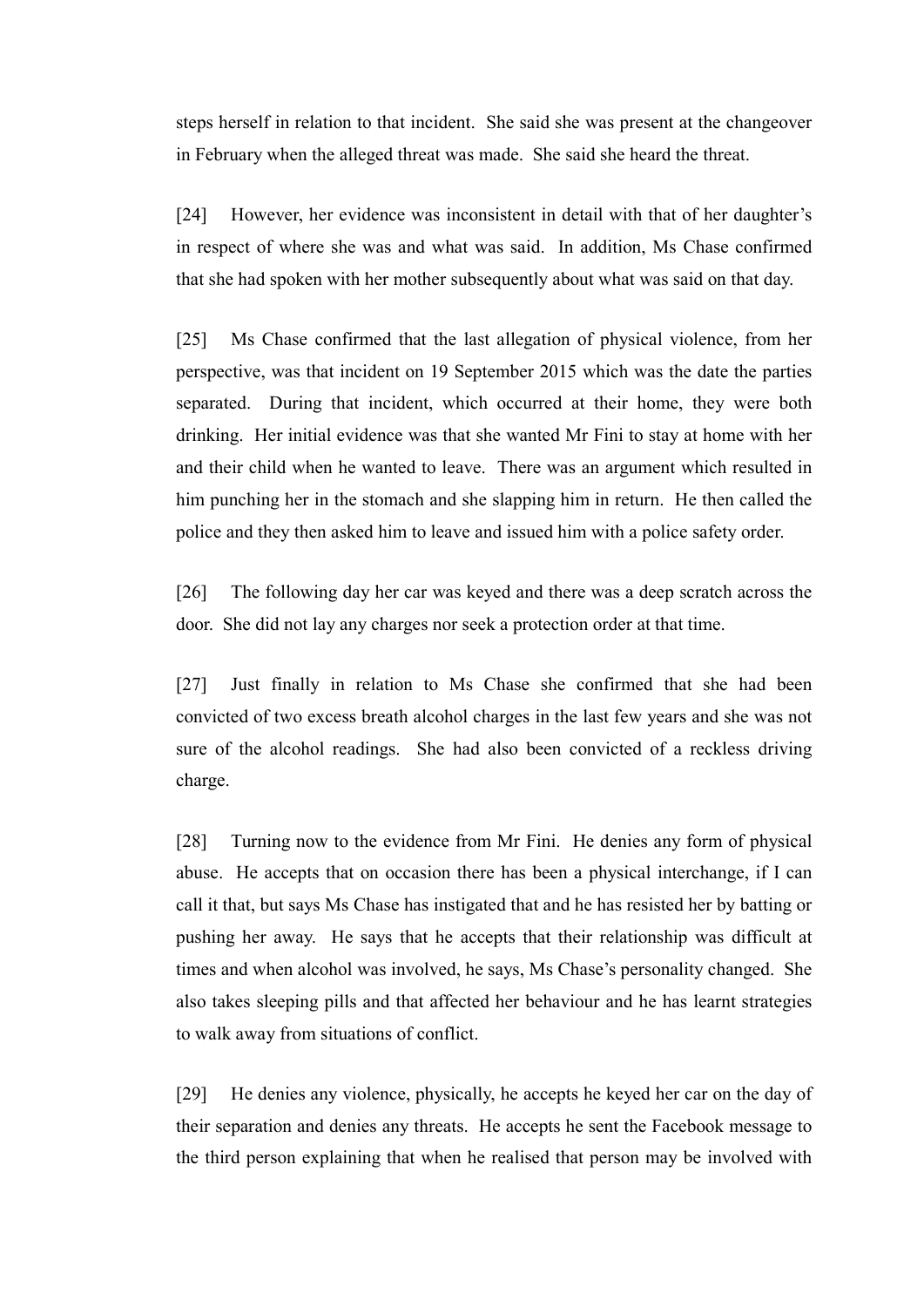Ms Chase and therefore have access to his daughter, that he felt concerned and essentially told him to stay away because he thought he was involved in a local gang. He said it was not to intimidate or threaten Ms Chase but was a protective measure against his daughter.

[30] In relation to the incident on 19 September he gave evidence of that in detail under cross-examination, stating that the parties were both drinking on that day, that when the vodka they were drinking ran out he stopped drinking and went to watch a league game, Ms Chase continued drinking and then became difficult and aggressive.

[31] She decided to verbally engage with him and he told her to leave him alone. He said she took her sleeping pills and then essentially attacked him. He pushed her away; she continued to grab at him. He rang the police and left the property. The police came after some delay, of an hour or two. He was concerned for his daughter, he stayed in a neighbouring property and said he could hear walls being hit and his daughter crying, but he did not feel he could enter the property again because he was concerned about any allegations Ms Chase would make if that occurred.

[32] Ms Chase was throwing his clothing and items off the deck. When the police arrived he says he denied punching her to them and agreed to leave the property. He was breathalysed and the police enabled him to leave the property, issued him with a PSO to resolve the problem, that the police then took Ms Chase and Rowena to the police station, on his evidence, out of concern for her ability to keep Rowena safe in those circumstances.

[33] Mr Fini accepted that he has a criminal history and that was exhibited and an update was made available to the Court for the purposes of this judgment. He is currently 31 years old and he has a criminal history which includes convictions for excess breath alcohol and also a conviction for common assault in 2006, male assaults female in 2008 and aggravated assault in 2009 in addition to escaping custody together with two charges of injury with intent to injure in 2009.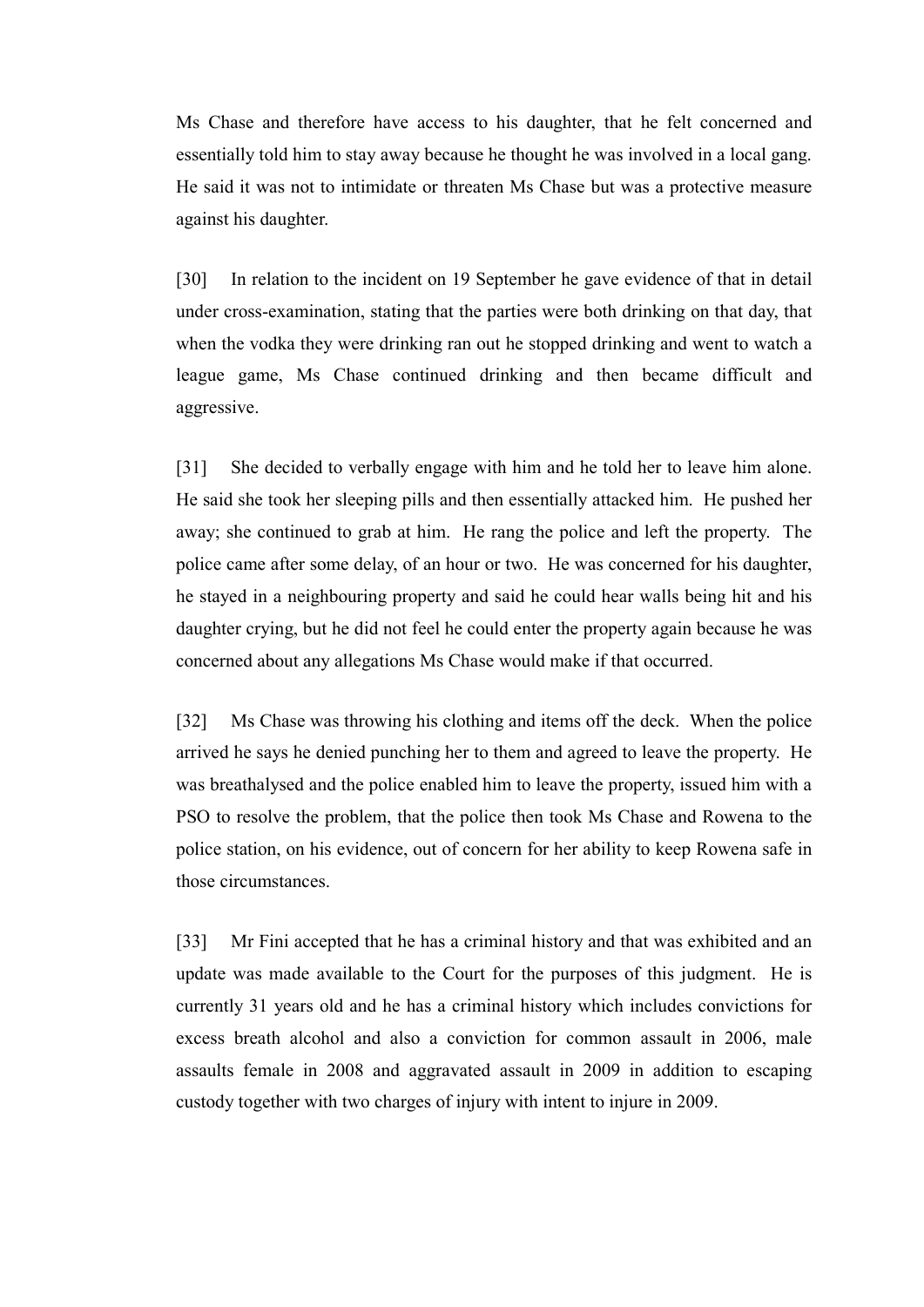[34] He received a prison term as a result of that offending together with standard and special release conditions. His sentence started on 5 May 2010 and he would have served half of that prison term. Since then he has one conviction for excess breath alcohol for which he received community work and disqualification; although he subsequently obtained a work licence and one conviction for failing to give information.

[35] Mr Fini explained his criminal history indicating that the prison term he received in 2010 was essentially exactly what he needed in terms of a wakeup call. That coupled with the birth of his daughter meant that he has essentially, from his perspective, turned his life around. He attended anger management and learnt strategies to diffuse conflict and walk away. He explained his understanding of how conflict and aggression can adversely affect people. That coupled with the passage of time and his role as Rowena's father, against the background of the passing of both his parents, made him choose a different course for his life.

[36] He says that despite that criminal background, during the time he was in a relationship with Ms Chase, he has not physically harmed her and indeed has used the strategies that he learnt through anger management to diffuse the conflict that was evident in their relationship.

[37] When there are allegations of physical violence made by one person against the other the Court is challenged with the job of having to determine those. The standard of proof is a balance of probability. The evidence of each person needs to be considered against the surrounding circumstances and the Court is usually greatly assisted by any independent evidence that is available to it.

[38] In this case we have a situation where Ms Chase says now that she was in an abusive relationship which involved physical violence in the form of punches and threats and that the last threat in February was the last straw which led her to make the application for a protection order.

[39] The independent evidence that I have available to me to assist the family violence reports, they detail the number of times the police have been involved with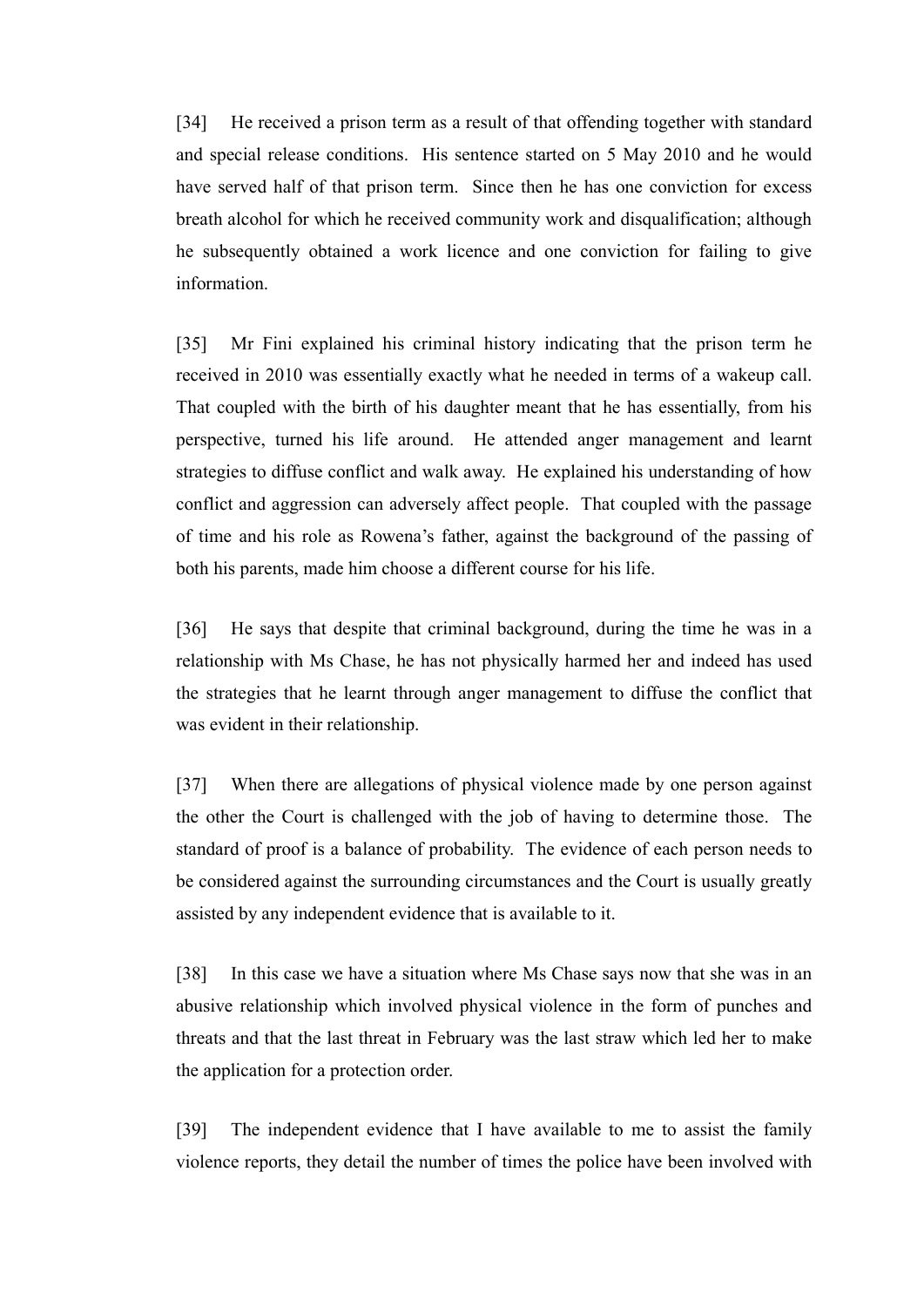this couple; commencing from October 2009 when they were in Hamilton having a verbal fight or argument and a member of the public called it in to the police. Although the report says, "Both parties were adamant everything physical had occurred," I am satisfied that should read, "Both parties were adamant nothing physical had occurred," and the matter was not taken any further.

[40] The family violence reports from then on however describe arguments between the parties. The next one on 14 January 2013 with Ms Chase commencing an argument about a fan, with each of them pushing each other and Mr Fini leaving the room, Ms Chase following him and throwing a table at him and Mr Fini leaving the address.

[41] Ms Chase denies that she threw the table. What that incident says to me is that an incident occurred resulting in Mr Fini leaving the property and no charge has been laid.

[42] The incident on 19 September is also particularised in the family violence reports noting that the police were called by Mr Fini at nearly midnight indicating that he had been assaulted and locked out of his house. The police action on that occasion is confirmed in that report which confirms that Mr Fini left the address to stay with his brother, that although the parties had been drinking Mr Fini denied punching Ms Chase and stated he did not want to pursue the matter but was only concerned about his daughter.

[43] The police report confirms that the police had concerns for a child being in Ms Chase's care because she was intoxicated. He also says that she had taken certain sleeping pills, she denies this. However, it is clear that on that occasion, once again, alcohol was involved and an incident happened which resulted in Mr Fini leaving the property, the police being called and no arrest being made.

[44] The other family violence reports relate to complaints by Ms Chase about an inappropriate photo being posted on Facebook by Mr Fini and her not pursuing that matter. A further incident is described on 17 December 2015 when Ms Chase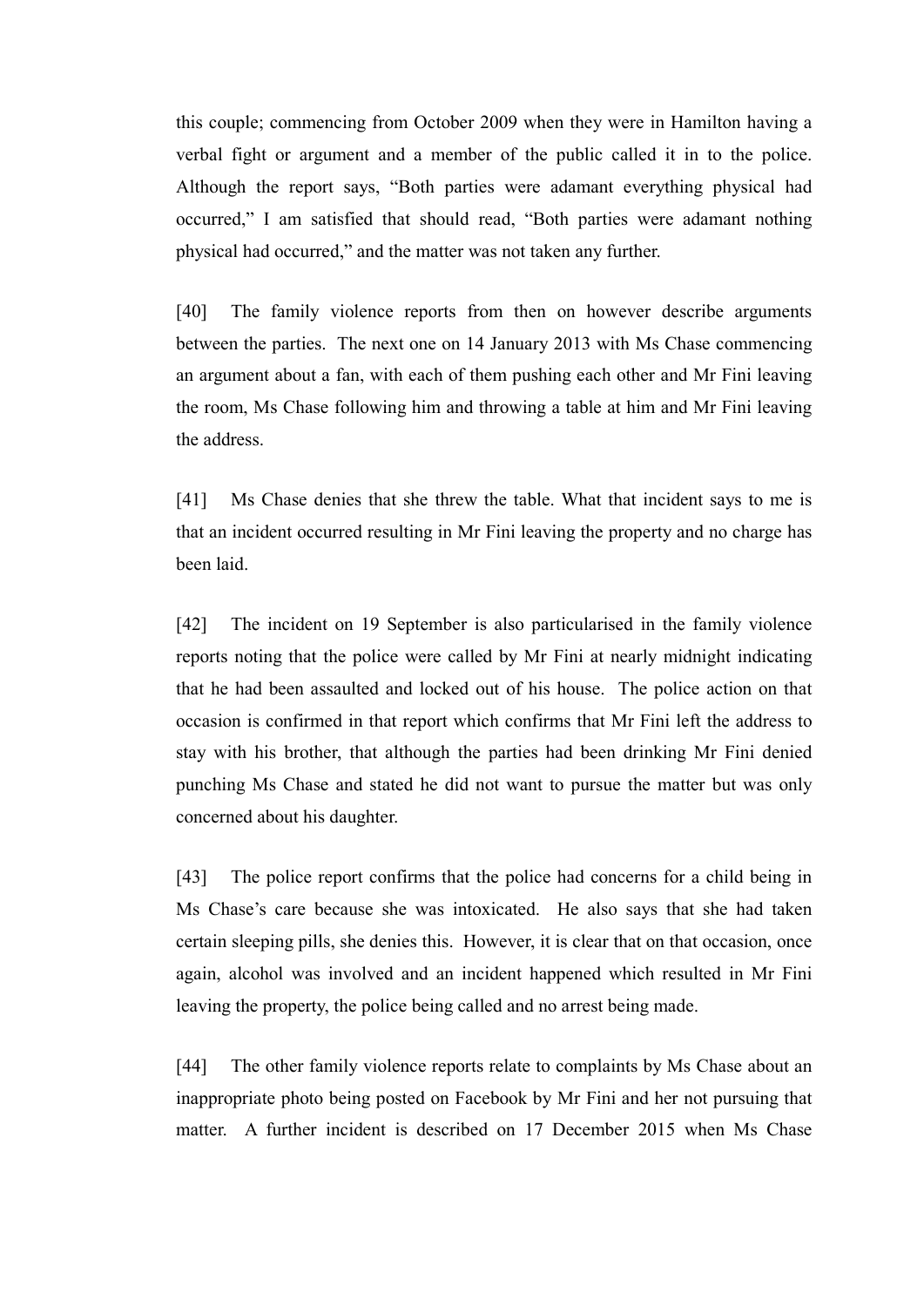contacted the police because she saw Mr Fini outside her property and she called 111.

[45] In explanation to that Mr Fini accepts he was outside her property but wanted to know where his daughter was, the relocation of her being an issue before the Court at that time. He did not enter the property nor try and engage with her.

[46] Ms Chase's evidence was inconsistent at times. She was unable to provide details of the alleged incidents of physical violence, the incidents of themselves became blurred, one into the other. The overall theme of her evidence was that these incidents occurred when alcohol was involved and she acknowledged that she regularly takes sleeping pills and therefore her recollection of these events would, in my view, be distorted.

[47] The evidence needs to establish that these events occurred to the necessary standard of the balance of probabilities that is more likely than not.

[48] The police policy on family violence is to arrest when there is evidence of a sufficient standard to establish that an offence has occurred. I note on each of the occasions that the police have been called, and there had been numerous, that no arrests were made. Mr Fini was not arrested and indeed he was the one who was walking away from the incident each time.

[49] Given his criminal history, which the police would have been aware of, it is likely that they would be looking at the evidence closely and would not have hesitated to arrest Mr Fini if they had any credible evidence of any violent offending. In fact they have not done so on a number of times, that says to me that there is no credible evidence to satisfy them and that an arrest should be made.

[50] In the same way, due to the surrounding facts, which I have outlined above in terms of alcohol and sleeping pills and also the context of this application, I too cannot be satisfied that the necessary standard that the allegations of physical violence have been proved on a balance of probabilities.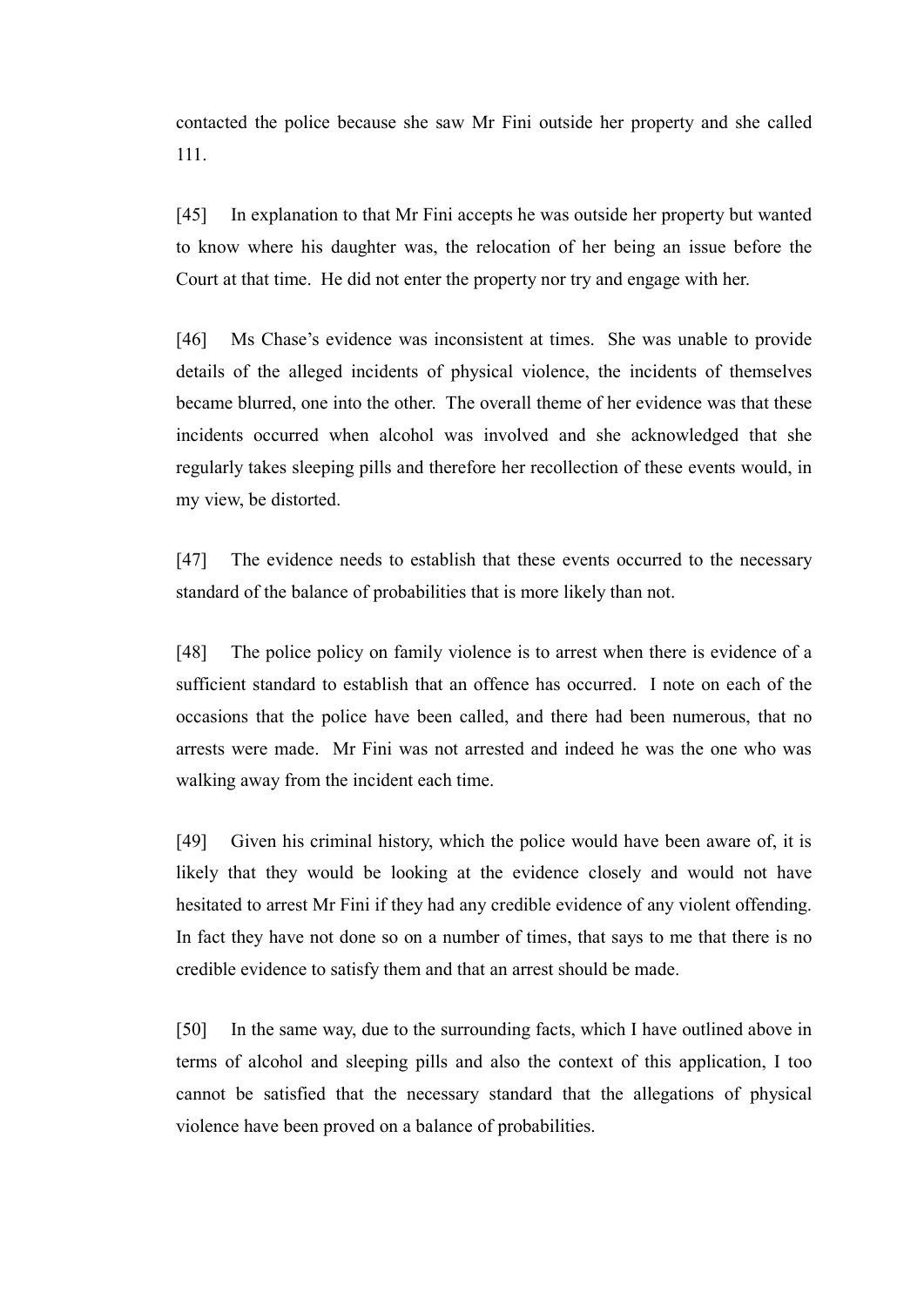[51] Mr Fini however acknowledges that he did key Ms Chase's car at the time of separation and under s 32C(3) damaged a property can be a form of psychological abuse. The other allegations of the threat, in particular the threat in February 2016, which allegedly occurred at the changeover of Rowena.

[52] Having heard Mr Fini give evidence and noting the emotion which comes in with the Care of Children Act proceedings, I am satisfied that he did not state those words in front of his child. Although a threat was allegedly heard by Ms Chase's mother. They live together and they are obviously supportive of one another and it is likely there has been some discussion about the events of that day.

[53] It is the timing of the application within the context of the Care of Children Act proceedings that I view that alleged threat as well and it is likely that the applicant knew of the legal ramifications of a protection order when filing that application, having been advised by counsel. Although there may been some words spoken, I cannot be satisfied that a threat was made of the nature described by the applicant.

[54] I do not consider the Facebook message to a third party to be abusive to Ms Chase. It was not intended for her and needs to be seen in light of a father protecting his child from undue influence of another.

[55] On that basis, I can only establish that domestic violence has occurred due to the acknowledgement that Mr Fini has harmed the property of Ms Chase and not under any other limb.

[56] If I go to a second limb of the test, that of necessity, it is a broad assessment of risk of future violence. I need to take into account Ms Chase's subjective views. I note that she sent a friendly worded text to Mr Fini on 4 March and although her evidence is that she is scared of him, I am not satisfied that that is her current view. I consider she is more concerned about the outcome of the Care of Children Act proceedings and the prospect of her having to return to Auckland against her will.